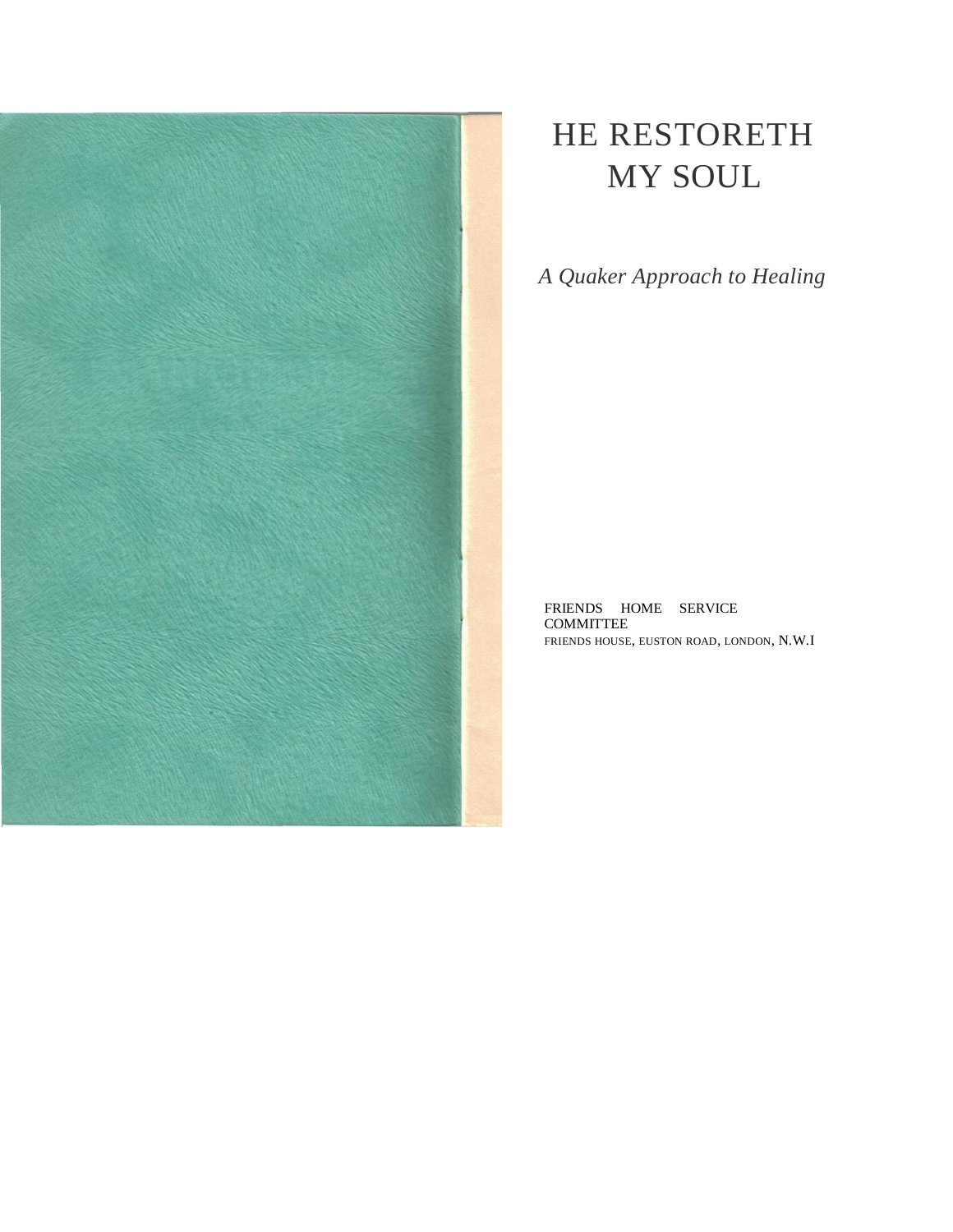*First published January* 1959 *Reprinted May* 1959

> ARISING from a need felt at Claridge House, the Rest Home of the Friends Spiritual Healing Fellowship, this collection has been prepared and is offered as a small contribution to the healing work of all those associated with the Fellowship.

> The quotations, chosen by members of the Fellowship, are all from Quaker or Biblical sources. Most of the contributions ascribed to no other author are written by members of the fellowship.

> The Fellowship express their gratitude to the Friends Home Service Committee who have published this pamphlet on their behalf.

OUR thanks are due to the following for permission to quote from copyright material:

- W. Heffer & Sons Ltd., for two poems from *Indian Dawn* by John S. Hoyland.
- Hodder & Stoughton Ltd., for an extract from *Testament of Devotion* by Thomas Kelly.
- Arthur James Ltd., for extracts from *Everyman's Adventure* by Rebecca Beard.

*Made and printed in Great Britain by The Priory Press, Malvem, Wares.*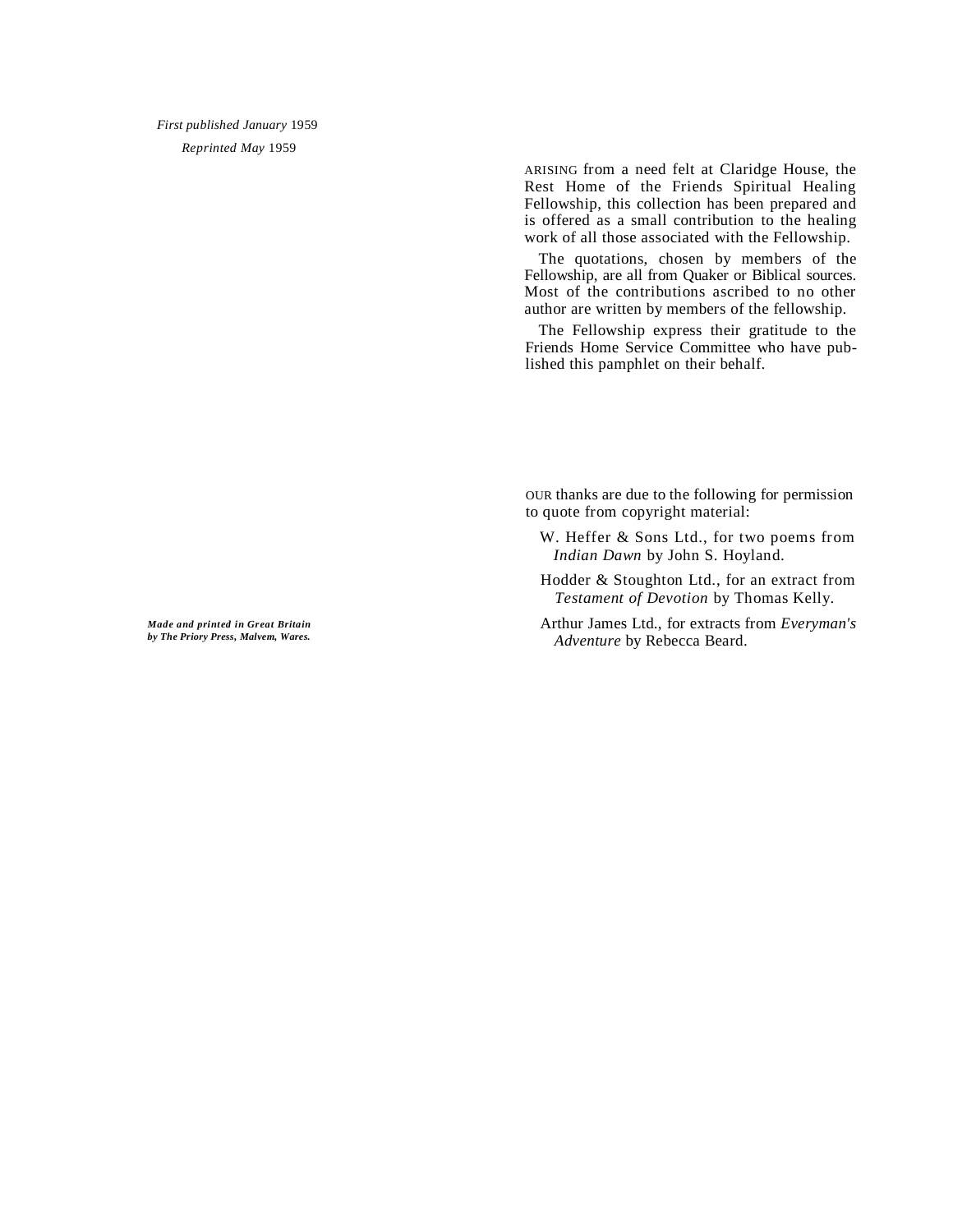# *Behold, I make all things new*

THE glory of the Lord is always new, every hour, every morning, every Spring. In our souls, it is the Divine Friend who comes to make things new.

Like flowers beneath his fingers Valour and love increase; The knowledge for my journey, The Power and the Peace.

For the strength and peace of the trees, We thank Thee, our God :

For their quiet unhasting growth, For their stalwart and trusty friendship, For their sociable neighbourly silence :

For their ancient calm on a windless day:

For their cheery, murmurous stir When the breeze is abroad with its melodies:

For the quiet and sure revelation of Thee Which they bring to our souls As we sit thus silent amongst them, We thank Thee, our God.

JOHN HOYLAND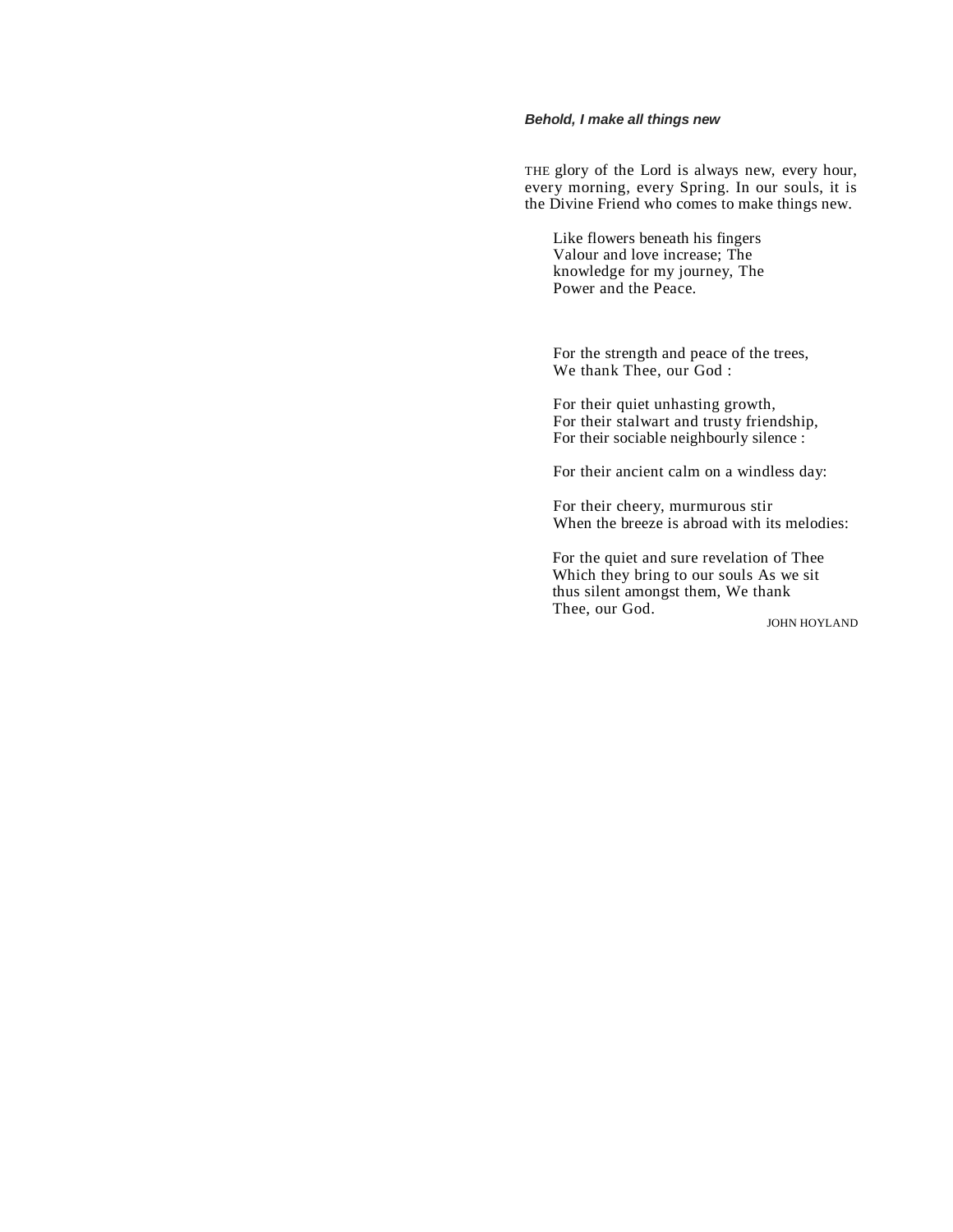WHEN we can come to the realisation that every living thing is growing quietly and almost imperceptibly towards its true fulfilment, then our healing has begun. This is a truth which can enter the soul and bring harmony to mind and body.

All healing derives ultimately from God, who ceaselessly creates and sustains, and we feel His Presence among all the lovely things that He has made.

Jesus assures us that a loving trust in God the Father—a willing co-operation with Him and the acceptance of His ways, will lead to the blossoming of our true inner nature.

There is no greater beauty than the human personality which has been led by God to its real fruition. This is creation in its deepest sense—the creation of wholeness.

IN thinking about wholeness there are three important points to bear in mind. Firstly, God's will is 'wholeness'. Jesus came to make men whole. Secondly, He chose men to help in His work, both in His earthly ministry and afterwards, and thirdly we cannot achieve wholeness by our own unaided efforts. Rebecca Beard defines it as 'health inside the body, sanity in the mind and holiness in the spirit'.

If we look at Jesus' own ministry we see it was centred round the coming of the kingdom. He proclaimed the good news Himself and told His disciples to preach saying, "The kingdom of Heaven is at hand." These words come just before the commission to 'heal the sick'. Indeed, the two are indisputably linked together. Because the kingdom had come in power in the person of Jesus, the negative forces whether they were manifested as sin or sickness were compelled to draw back in His Presence as darkness is overcome by light. He would not coerce men's will, but whenever people came to Jesus in faith asking for His help He healed them whether the sickness was of body, mind or spirit. He delegated His power to His disciples and according to their faith they were successful. Towards the end of His ministry Jesus made certain promises such as: "All things, what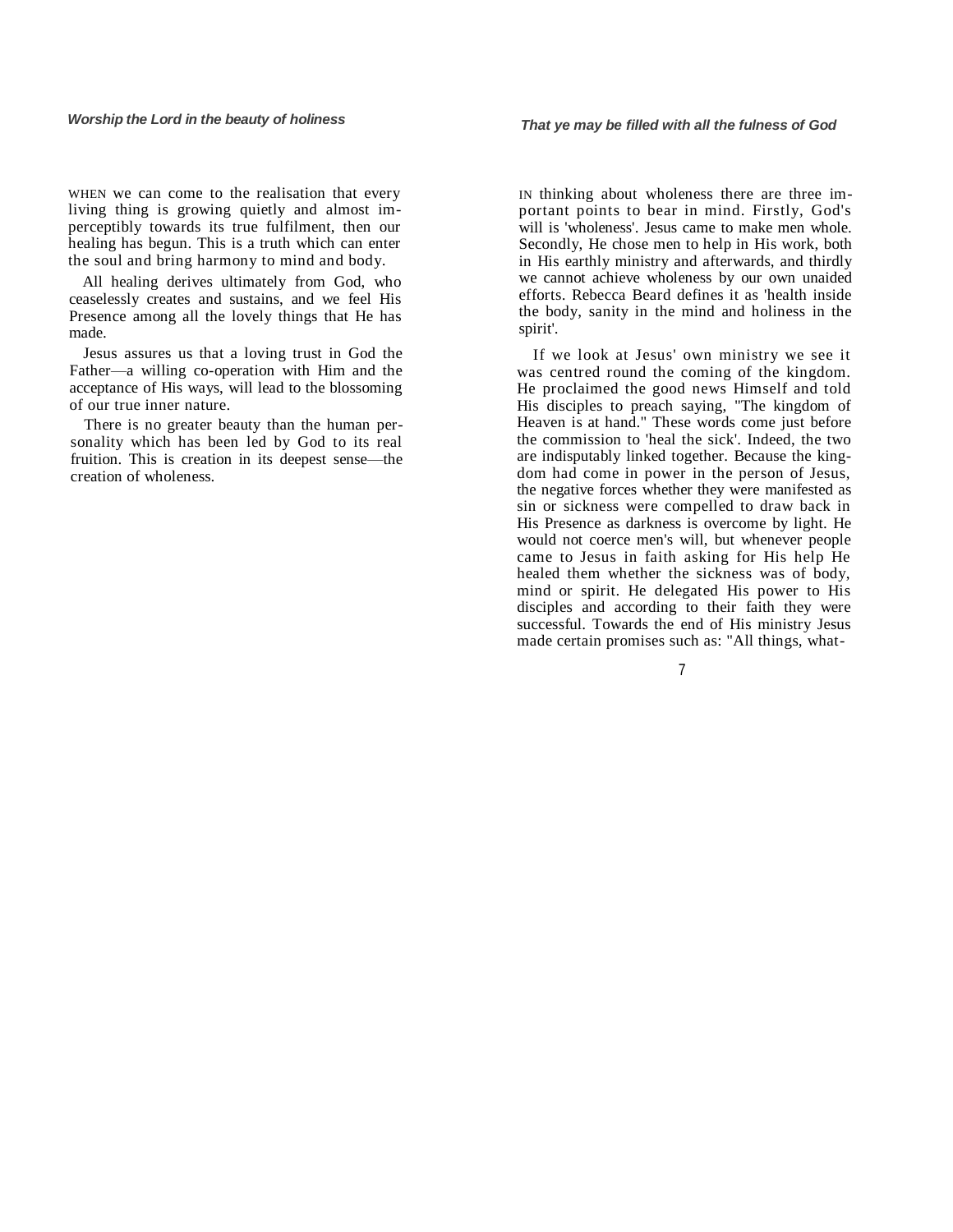soever ye shall ask in prayer, believing, ye shall receive." MATTHEW 21, 22. "If two of you shall agree on earth as touching anything that they shall ask, it shall be done for them of my Father which is in heaven." MATTHEW 18, 19. These promises still hold good today, but in the main we have not believed them. The conditions are faith, obedience, love, and surrender to the Holy Spirit.

Every act of faith however small, every effort of attention to the Divine Promises increases our capacity to receive the Indwelling Spirit.

#### *I am come that they might have life, and that they might have it more abundantly*

JESUS CHRIST brought the good news that God is our Father and that His name is Love. From the beginning of His ministry He made it clear that wholeness is the will of the Father for all men. He healed the sick who were brought to Him; and when John the Baptist from prison sent disciples to ask, "Art thou he that should come, or look we for another?" Jesus asked them to watch, and to report to John these very healings as the final proof of His Messiahship.

More than this, to the disturbance of the orthodox, He does not talk of the Father as the sender of disease. Indeed He goes so far as to speak of the woman who "had a spirit of infirmity eighteen years, and could in no-wise lift herself up," as "this daughter whom Satan hath bound". LUKE 13, n-13. Our Lord always spoke of Satan as if he were the very embodiment of man's self-will.

When Jesus sent out first the twelve and then the seventy to spread the gospel, He commissioned them to preach the Kingdom of God and to heal the sick. We are told with what joy they found themselves equal to these tasks. LUKE 10, 17-24.

But the world was not ready for such a revolution in thought and life. Christ's gospel seemed to come to a disastrous end on the tree of Calvary.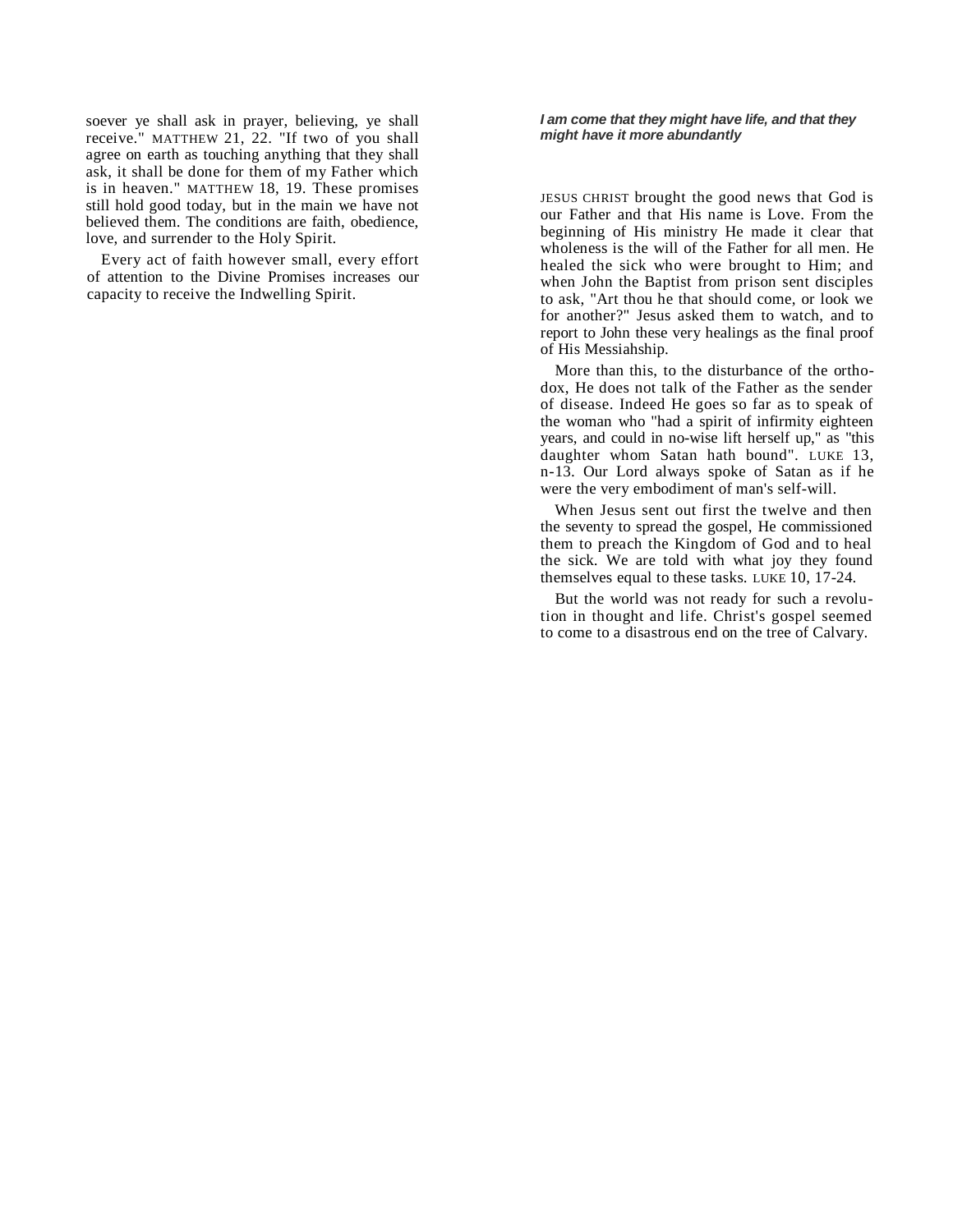The disciples were not only heartbroken; they were panic-stricken. Into their darkness came the awakening light of the Resurrection. On the first Whit-Sunday they were released from all fear, and filled with the Holy Spirit of love and power, the Spirit of Wholeness, as it is sometimes rendered. The rest of the New Testament abounds in records of healing of body, mind and circumstance; for man's last enemy, Death itself, had been conquered, and men knew that the Kingdom of Heaven was indeed within them.

Jesus came to give us good news. It was cheering, it was encouraging, it was releasing. It told of a new era—an era of love above all—love from the beginning and love to the very end; love by all and to all because it is of God who finds some place in every human heart; love that is forgiving, healing and unifying; love that overcomes every obstacle if given free play and trusted entirely.

#### *My grace is sufficient for thee*

THERE is a way of life so hid with Christ in God that in the midst of the day's business one is in wardly lifting brief prayers, short ejaculations of praise, subdued whispers of adoration and of tender love to the Beyond that is within. . . . One can live in a well-nigh continuous state of unworded prayer, directed toward God, directed toward people and enterprises we have at heart. There is no hurry about it all; it is a life unspeakable and full of glory, an inner world of splendour within<br>which we, unworthy, may live. THOMAS KELLY which we, unworthy, may live.

Through Prayer and Meditation we seek to know God's Healing Presence with us and those for whom we pray. By sitting quietly in a chair, or lying on the bed, relaxed in mind and body, we seek to hand over any anxiety or cares we may have to our Heavenly Father, giving forgiveness where it is needful—as we seek forgiveness for ourselves. We do not strain or strive, but quietly and slowly repeat words of Truth, letting them sink into our consciousness. . . .

My peace I give unto you. . . . Let not your heart be troubled, neither let it be afraid.

JOHN 14, 27.

Lo, I am with you alway. MATTHEW 28,

20. ii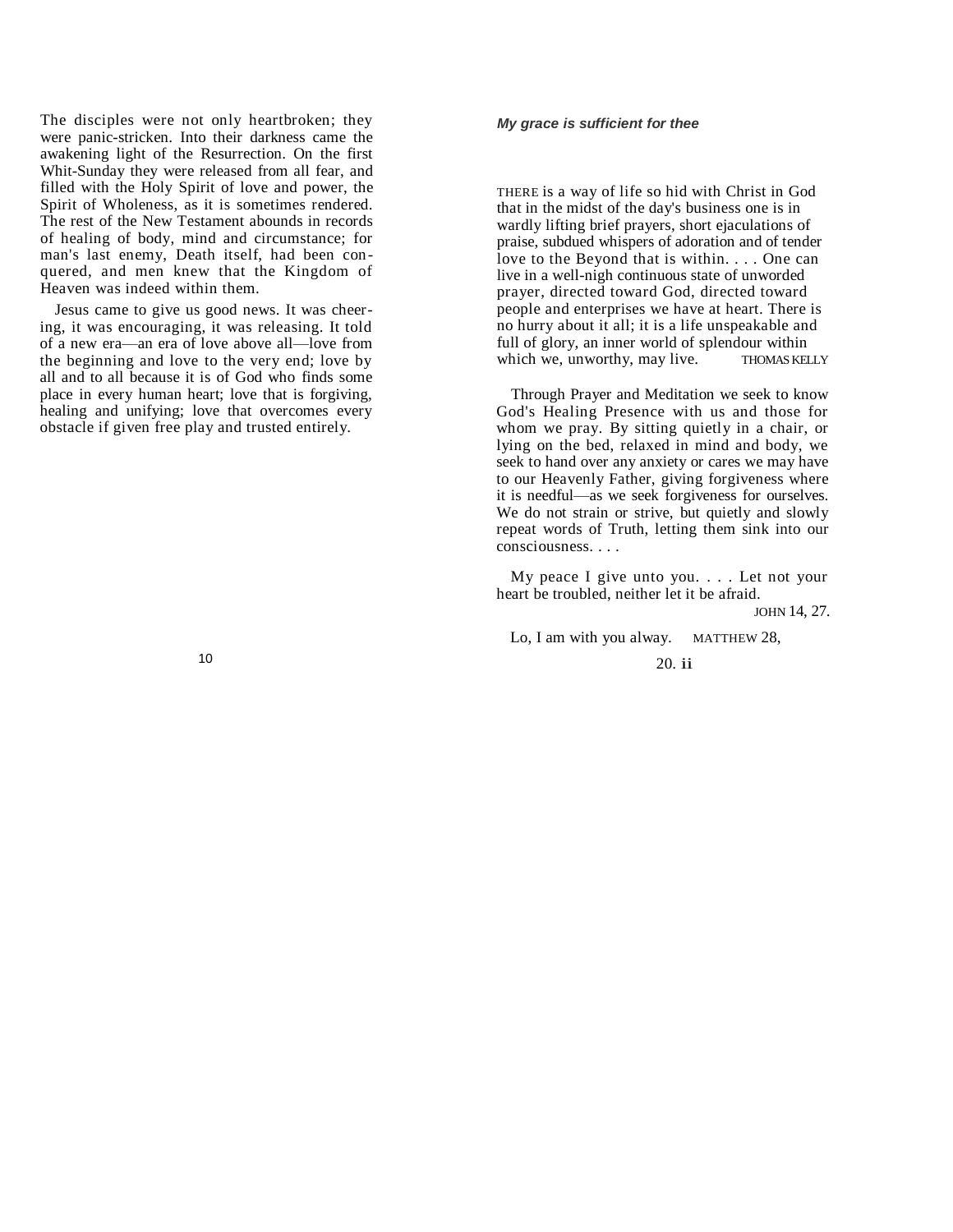Then we give thanks for His Presence with us and for His Life-giving Love and Power round about us, flowing into us as we breathe, cleansing, renewing and healing every part (spirit, mind and body), making us new creatures in Christ—giving us Peace within.

We let the Life-giving Love flow out to those in need, as we bring them into the Healing Presence. We close our time of Meditation by committing ourselves and those for whom we pray trustingly to our Heavenly Father.

12

# *Renew a right spirit within me*

IN our times of prayer and meditation we "seek forgiveness". We know that "If we confess our sins He is faithful and just to forgive us our sins, and to cleanse us from all unrighteousness." With absolute certainty we know that the moment we ask for forgiveness we are forgiven, for it is the nature of Love to forgive. God is the completely Understanding One.

Though Jesus Christ could be stern with hypocrites, He was all tender compassion to those who knew their need, and forgave them even before the request was spoken aloud. "Son, be of good cheer, thy sins be forgiven thee", or from Rieu's translation, "Take heart, my child : your sins have been forgiven."

With the glad realisation and acceptance of forgiveness there comes to us the need to extend that forgiveness to others—to those who have hurt us in any way. Though we may feel the *need* to forgive we may at first find it quite impossible to do so, the hurt goes too deep. But if the *desire* to forgive is genuine, in time the *power* to forgive will follow. God will send out His love to those 'who have trespassed against us' as He has always done, for they, too, are His children, but if we will let Him, He will pour it out to them through us. It will flow through our hearts, sweeping away all resentment and ill-will, a great stream of releasing, forgiving, healing love. Praise be to Thee, O God.

FOR READING AND MEDITATION : MARK 2, 2-12.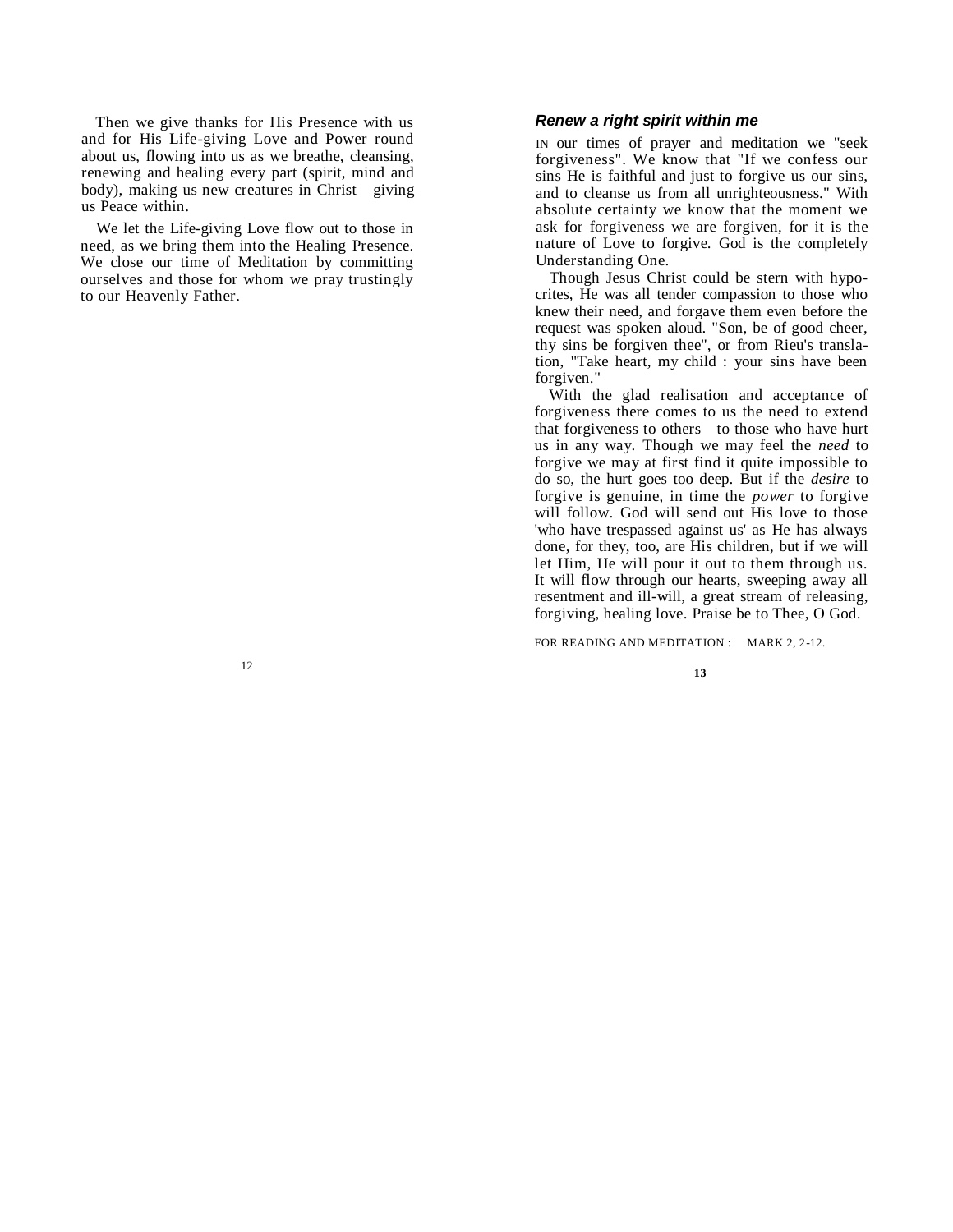#### *Divine Circulation (A meditation on forgiveness)*

BE still and feel God's love going down deep into your very being, the light of that love uncovering places that you have not looked at perhaps for years. He is searching; He is cleansing, clearing away old memories, old scars, the old debris, going into all the dark corners, breaking down every barrier. You feel the full flow of the Father's love. You feel the warmth of it reaching, permeating every part of you. It is a flowing thing, a moving thing. It is vital energy; it is life. It is like a gentle current and you feel the aliveness of it, the warmth of it. Every cell in you feels it and your body responds to the rhythm. It catches the underlying rhythm and begins to flow and the circulation moves with it smoothly, gently, rhythmically, powerfully. Nothing is stagnant, nothing congested, nothing held back. Moving, flowing, the divine circulation has caught every cell of your body. It responds to that circulation, more powerful than any energy that is in the universe. It cannot help but move with it, and anything that stands before it is gently, gently pushed aside, opened up. This is a divine circulation, the very heartbeat of God, and you are beating with it; you are moving with it. You are a part of it, and wherever it moves it heals, because it is life and it brings life. Thank you, Father. REBECCA BEARD

**FOR READING AND MEDITATION : JOHN 15, 12.**

I CORINTHIANS 13.

'4

#### *Come into his presence with thanksgiving*

Bless the Lord, O my soul:

And all that is within me, bless his holy name.

Bless the Lord, O my soul,

And forget not all his benefits :

Who forgiveth all thine iniquities:

Who healeth all thy diseases :

Who redeemeth thy life from destruction;

Who crowneth thee with loving-kindness and tender mercies :

Who satisfieth thy mouth with good things;

So that thy youth is renewed like the eagle's.

Bless the Lord, O my soul. PSALM 103

If we could see the beauty of the Universe as it really is, a Universe that is only a pale reflection of the beauty and majesty of God, we should be singing all day with an overflowing happiness that is tranquil down to its very depths.

Our spirits must be completely free to soar on wings of love to the feet of the Almighty Father of us all, and join the chorus of joy and adoration which surges upward to Him from all creation.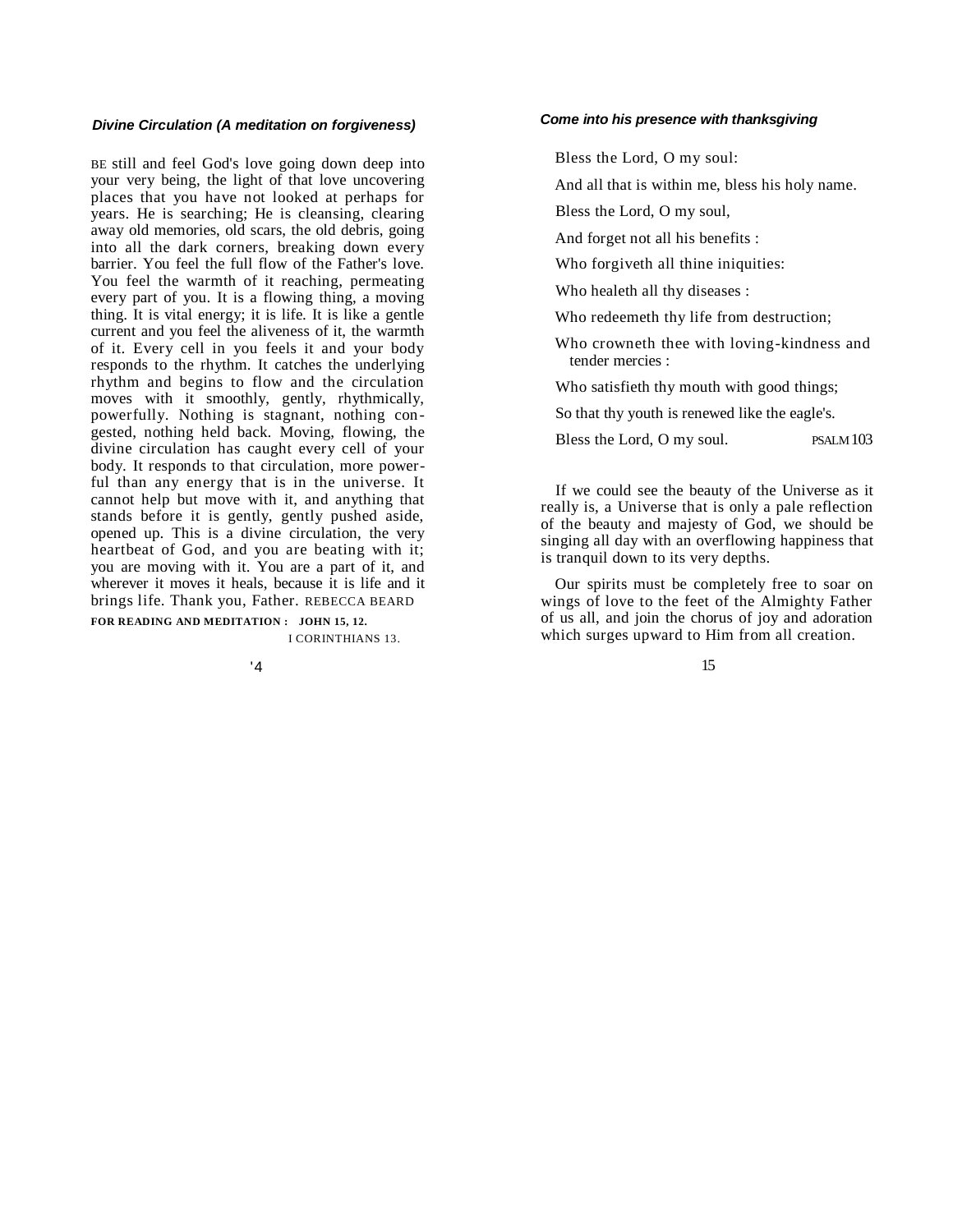Lord of our souls, We give Thee our deep-felt thanks this day For the sacred communion of those who love Thee, Both in Heaven and earth.

We thank Thee that heaven and earth. For those who love Thee, Are joined indissolubly In one unbroken glory Of Thy companionship. JOHN HOYLAND

I will sing unto the Lord as long as I live : I will sing praise to my God while I have my being. My meditation of Him shall be sweet: I will be glad in the Lord. PSALM 104, 33-34 *As many as received Him to them gave He power to become the Sons of God*

WE are sometimes afraid to be happy or to enjoy life, as though in some way that might be displeasing to God. Yet the psalms tell us repeatedly to "rejoice in the Lord", and to give thanks for all His lovingkindness to the children of men. Again, when trouble comes we feel that we must resign ourselves to the will of God, when the trouble may have come through our own fault, or through some aspect of the collective disharmony in the world. Very possibly the last thing God wants us to do is to resign ourselves. Certainly we are not to resist, for resistance increases the trouble and renders us less capable of dealing with it. We can come to Him surrendering everything in love, faith, and trust, believing that He can and will heal it all. Then having released it to Him we shall find that we are being lifted out of the circle of strain and stress on to an upward spiral of heavenly love, calmness and peace, and that we are being filled with His strength.

If God is our Father and we are His children, then our true home is in heaven—the place of harmony where all conflicts on the lower levels are resolved and transcended. Some of us may have wandered a long way from home, but we cannot deny our heritage for ever. Deep within each one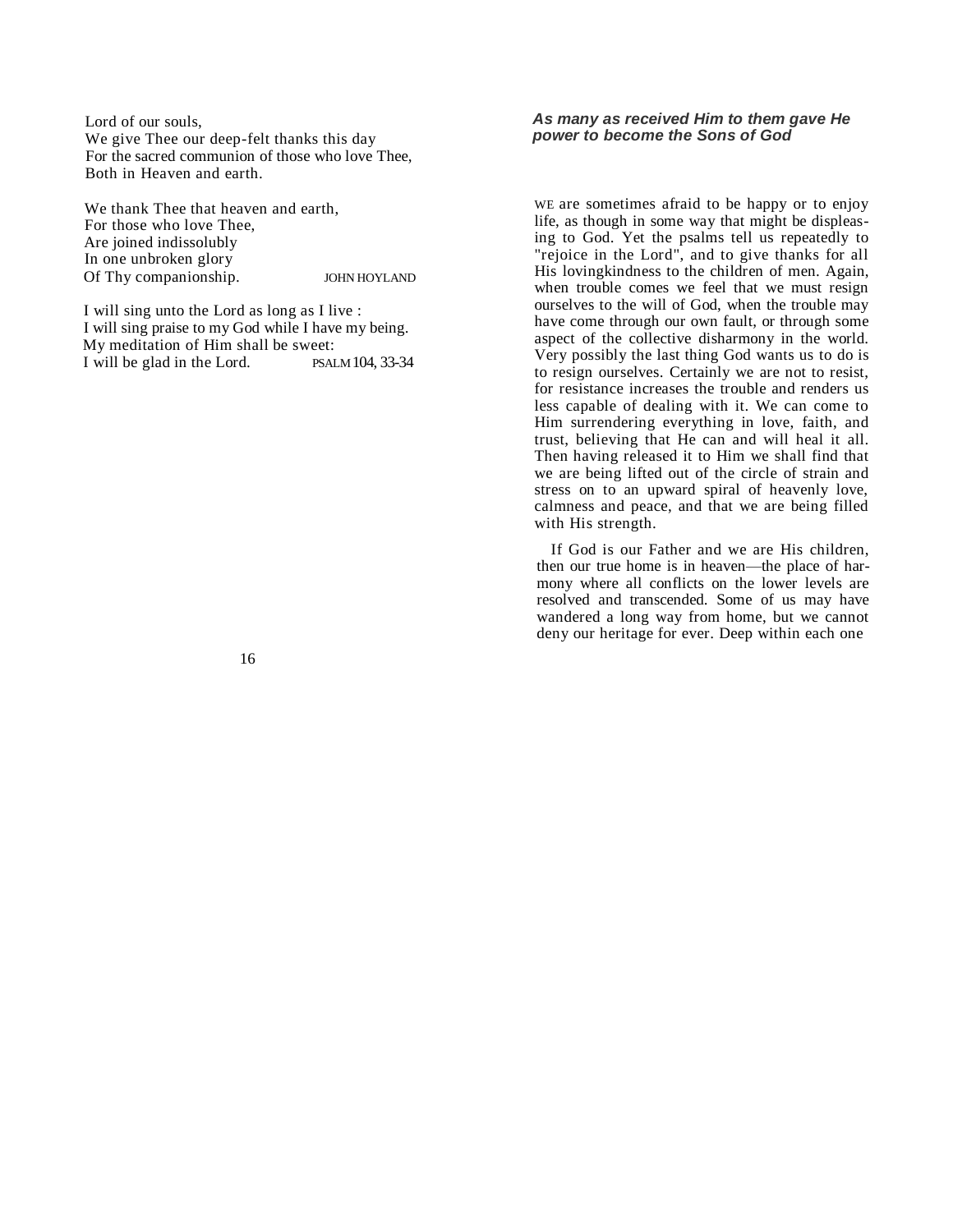of us is the perfect image of God. Sooner or later we come to ourselves, we remember who we really are, and while we are yet a long way off our Father runs to meet us, puts on us the robes denoting son-ship and welcomes us home, so that henceforth we may know ourselves as children of the light and of the day. That time can be now.

## *The Way of Prayer*

"WE would encourage Friends reverently, yet daringly, to make fuller experiment of the life of trust and consecration through prayer, that they may know relief from the burden of anxiety and perplexity and realise the joy of health and victory, whereby they may become centres of radiant energy for the help and healing of others."

CHRISTIAN PRACTICE

The way of spiritual healing is the way of Jesus Christ—the way of prayer. The life of Jesus was a life of prayer, i.e. a life of unity with God, as Jesus said, "I and the Father are one."

But to pray in this way, knowing a unity with God, we need an awareness of God, a revelation of Himself to us, which will make us sure of Him. Whittier's abiding consciousness was of the goodness of God—

> Yet in the maddening maze of things And tossed by storm and flood, To one fixed trust my spirit clings, I know that God is good.

He demonstrates His goodness when we are ready to put our entire trust in Him: for then He gives an inner awareness of Himself which is particular to each of us. It is this which enables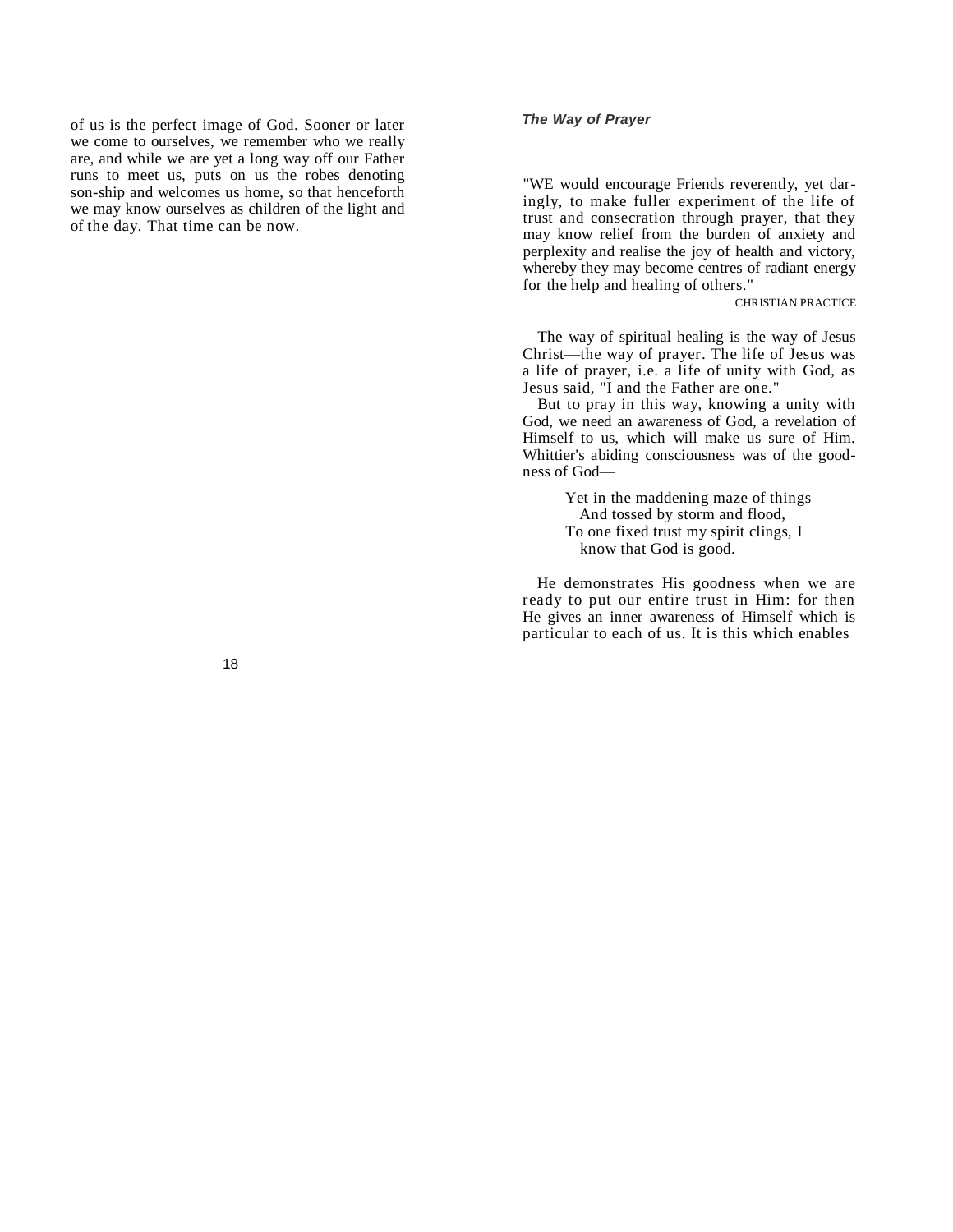us to keep steadfast even as St. Paul wrote to the Romans: "Who shall separate us from the love of Christ? Shall tribulation, or distress, or persecution, or famine, or nakedness, or peril, or sword? . . . No, in all these things we are more than conquerors through him. . . . For I am sure that neither death, nor life, nor angels, nor principalities, nor things present, nor things to come, nor powers, nor height, nor depth, nor anything else in all creation, will be able to separate us from the love oj. God in Christ Jesus our Lord." ROMANS 8, 35-39-

Drop Thy still dews of quietness, Till all our strivings cease; Take from our souls the strain and stress, And let our ordered lives confess The beauty of Thy peace.

J. G. WHITTIER

#### *Casting all our care*

WE can learn to have trust in God for ourselves, but it is more difficult to throw off all anxiety when those nearest and dearest to us are ill, or in trouble or danger. When the concern and prayer are shared by a loving, caring group how wonderfully the burden is lifted! Yet even that does not necessarily solve the root problem of worry. Let us first recognise that we cannot help anyone by being anxious about them, rather the reverse, and we only waste our own energies, thus unfitting ourselves to give what help might lie within our power.

If we ask a friend whom we trust to do something for us, we leave the matter in his hands and don't spend our time and energy worrying about it. How much more then, when we take a trouble to the greatest Friend of all, should we do so with complete trust, casting all our care upon Him.

We cannot read and ponder on the Gospel story without coming to the realisation that our Father's will for His children is perfect wholeness, and that His loving care is ever around us and those whom we love. Jesus said, "Whatsoever ye shall ask in my name that will I do", and again, "If ye shall ask anything of the Father, he will give it you in my name . . . ask and ye shall receive that your joy may be fulfilled." He told us too that whatsoever we ask for we should believe that we have

21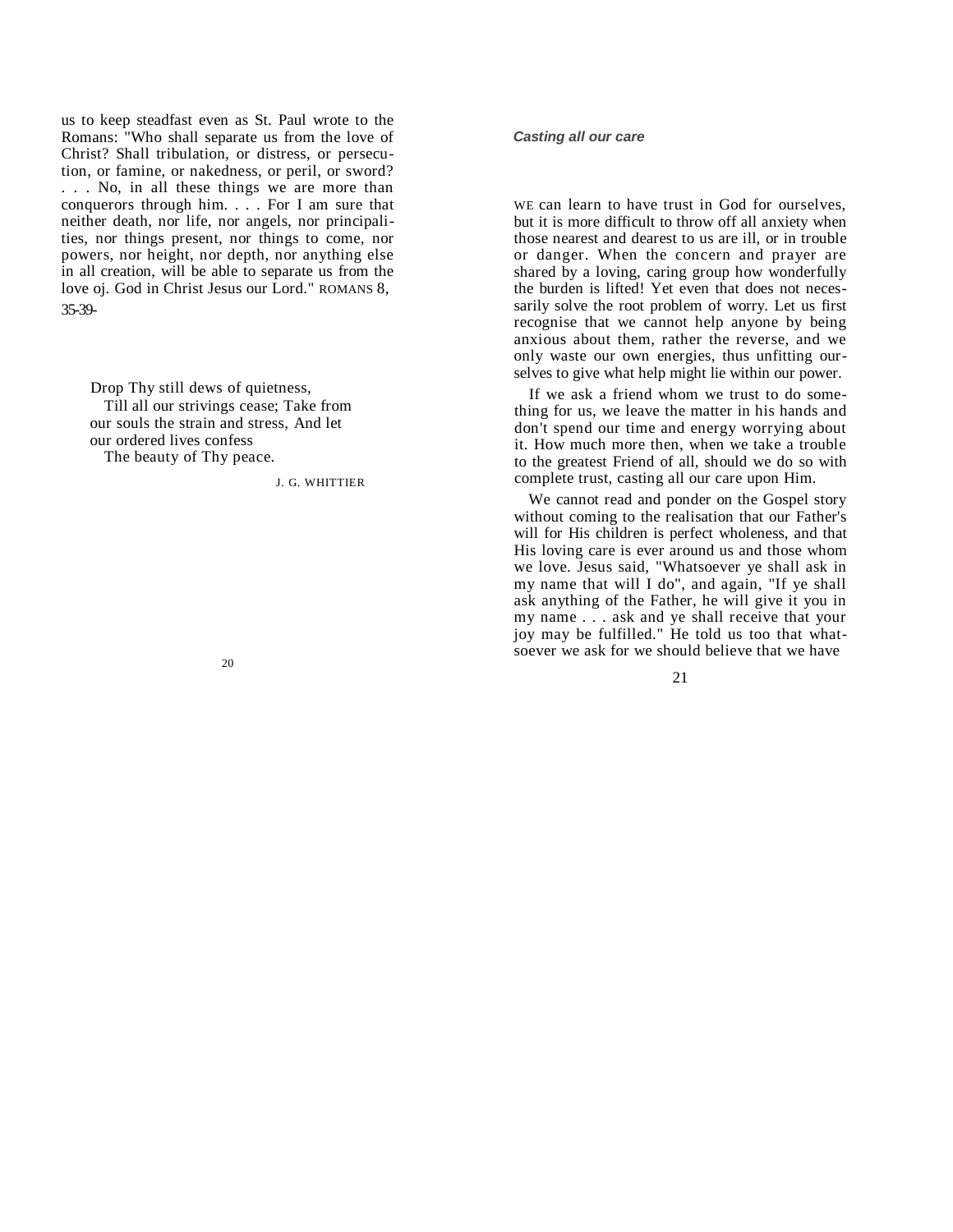## *Meditation : Be still, and know that I am God*

received and we should have. No gift can *be.*  ours until we have accepted it.

We can then commit our loved ones into His care and keeping with joy and thankfulness, so that His will for them may be done. When our own minds are freed from anxiety He can use us in ways we could not have foreseen to help Him in the carrying out of His purpose. Therefore let us cast all our care upon Him for He careth for us.

"BE still": In resting quietly, motionless, hushed, concealing nothing, undisturbed by sounds, calm follows. A liberation of mind and thought comes, and one is uplifted and prepared to listen to the Listener. "Search me, O God, and know my heart."

"And know": In the stillness God comes, and with knowledge comes growth. In being aware of the Presence one is relaxed, receptive, and conscious only of a wonderful discovery. Light is let in; an experience of perfect Love, Joy and Peace follows. It is a tremendous lesson in the knowledge of God, the ever-patient and perfect Teacher.

"That I am God": Once in the great Presence, the truth of the words "I am that I am", EXODUS 3, 14, is borne in more and more. "I am Love, I am Joy, I am Peace." The power and wisdom that this message gives us, fills us with a deeper knowledge of God. He is Omnipotent, Mighty Counsellor, All-Perfect. To Him we turn, and in our stillness find the loving Presence, caring and understanding. Our needs are known to Him and He ministers to them, comforting and healing us.

"Be still, and know that I am God", and let our whole being be filled with praise.